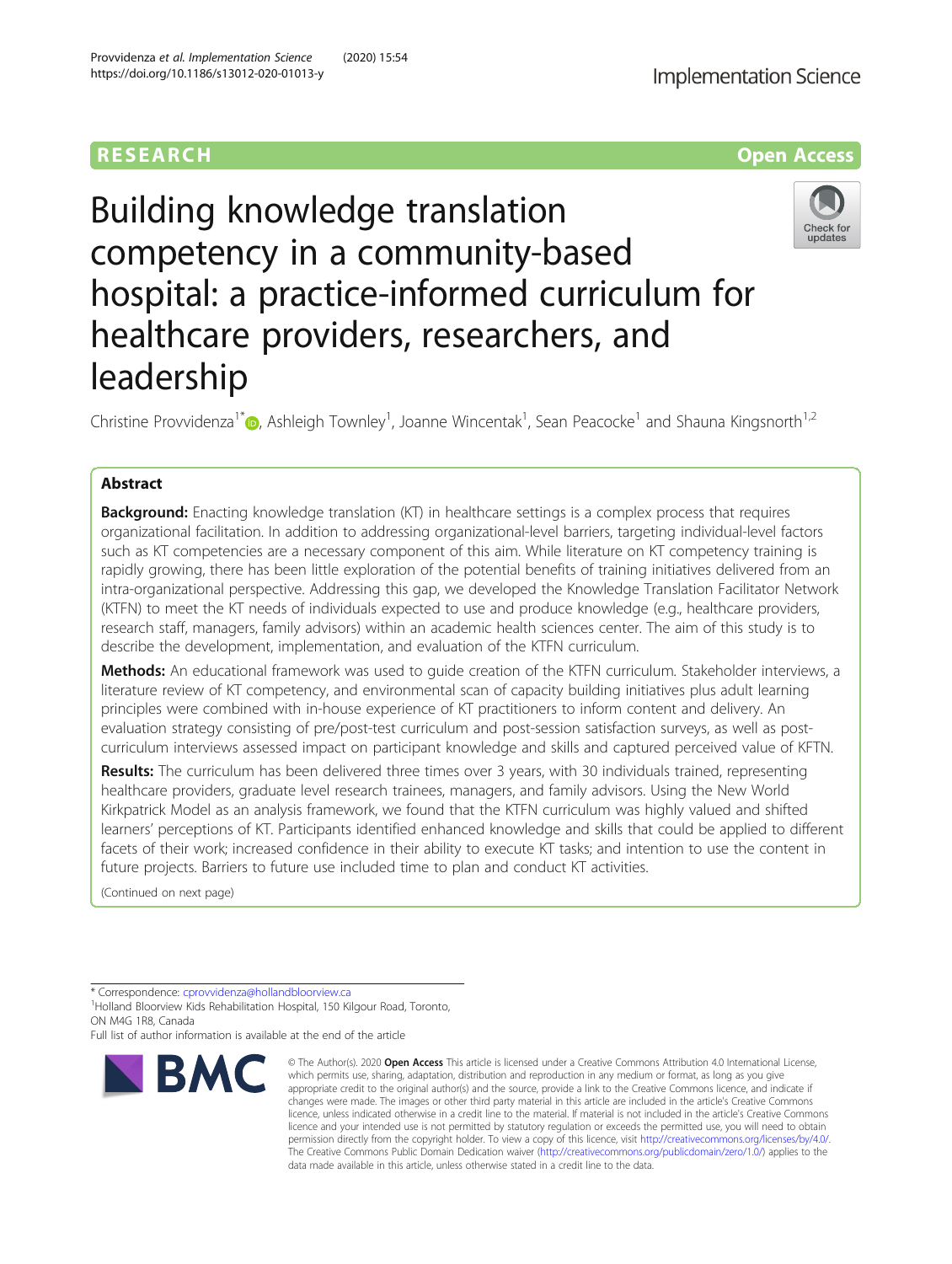# (Continued from previous page)

**Conclusion:** KTFN was developed to enhance KT competency among organizational members. This initiative shows promise as a highly valued training program that meets both individual and organizational KT needs and speaks to the importance of investing in tailored KT competency initiatives as an essential building block to support moving evidence into practice.

Keywords: Knowledge translation, Competency, Training, Curriculum development

# Contributions to the literature

- Externally focused KT practice training initiatives have been established to build KT competencies among diverse knowledge users. An area for continued exploration is building internal KT capacity within individual healthcare settings to drive organizational initiatives.
- The KTFN is an exemplar of an organizational-driven, curriculum-based initiative to build KT competencies across a diverse group of multi-disciplinary individuals working collaboratively on strategic projects.
- Outcomes of this work highlight the importance of enhancing KT competencies, such as knowledge and practical skills, which have the potential to build organizational KT capacity and enhance impact in research, education and care.

# Background

Knowledge translation (KT) in healthcare is a dynamic and iterative process aimed to put evidence into practice [[1\]](#page-11-0). This umbrella term encompasses a number of interrelated activities such as gathering, synthesizing, sharing, and implementing research evidence, with the ultimate goal of improving health-related outcomes at the patient and/or system level [[2\]](#page-11-0). Effective KT practice requires the active participation and collaboration of individuals who research, plan, implement, adopt, and benefit from evidence-based healthcare interventions [\[3](#page-11-0)–[5\]](#page-11-0). These "knowledge users" may include researchers, operations managers, professional practice leaders, healthcare providers, patients, and families. It is widely acknowledged that successfully enacting KT within healthcare is a complex and challenging process [[5\]](#page-11-0) and much effort is being devoted to understand how to build KT capacity.

One area of exploration to advance effective KT practice relates to KT competency development [\[1](#page-11-0), [6](#page-11-0)–[8](#page-11-0)]. Recent work by Mallidou and colleagues [[9\]](#page-11-0) identified and formally categorized 16 KT competencies for general practice within the structure of knowledge, skills, and attitude. Examples of KT competencies include understanding KT processes (knowledge), using strategies to share knowledge (skill), and valuing teamwork

(attitudes). Aligned with an emphasis on building KT competencies, there has been a growth in curriculumbased initiatives to foster KT practice among knowledge users [\[9](#page-11-0)]. The target audiences of these training initiatives vary; some have focused exclusively on a group with a shared background, such as researchers [\[10](#page-11-0)] or discipline-specific knowledge users (e.g., occupational therapists  $[11]$  $[11]$  or primary care providers  $[6]$ ). Other initiatives have capitalized on potential benefits of interprofessional learning and collaboration with mixed backgrounds recruited as individuals or teams across healthcare organizations [\[12](#page-11-0), [13](#page-11-0)].

In a call to action, Holmes et al. [\[5\]](#page-11-0) highlight the importance of organizational facilitation of KT, speaking to the need for healthcare organizations to build internal capacity to enact KT activities. Capacity building can involve establishing organizational structures and processes [\[14](#page-11-0)]. Embedding KT-specific roles (e.g., knowledge brokers, KT specialists) to facilitate staff (i.e., knowledge users) in KT activities is one approach gaining footing [[4,](#page-11-0) [15](#page-11-0)]. However, even in organizations with devoted KT roles/teams, the number and scope of projects often far exceed the resources available for support; only select KT activities may be undertaken and/or complex KT projects prioritized. Effective KT practice, however, requires the active participation of all those responsible for producing and using knowledge. In addition to organizational structures, efforts to build KT capacity at the individual level are crucial [\[5](#page-11-0), [14](#page-11-0)]. Increasing the ability of individuals within existing roles to do "better KT" can enhance delivery of evidence-based healthcare overall [[5,](#page-11-0) [14\]](#page-11-0).

#### Context

Holland Bloorview Kids Rehabilitation Hospital is a large pediatric rehabilitative hospital for children with physical disabilities and complex needs in Toronto, Ontario. As an academic health sciences centre, the hospital recognizes the need to foster the integration of clinical care, research, and education in order to deliver evidencebased, high quality, and compassionate care in day-today practice [\[15](#page-11-0), [16\]](#page-11-0). One key integration initiative aligned with this goal was development of the Centres for Leadership, a project-based funding program aimed at advancing collaborative and innovative solutions in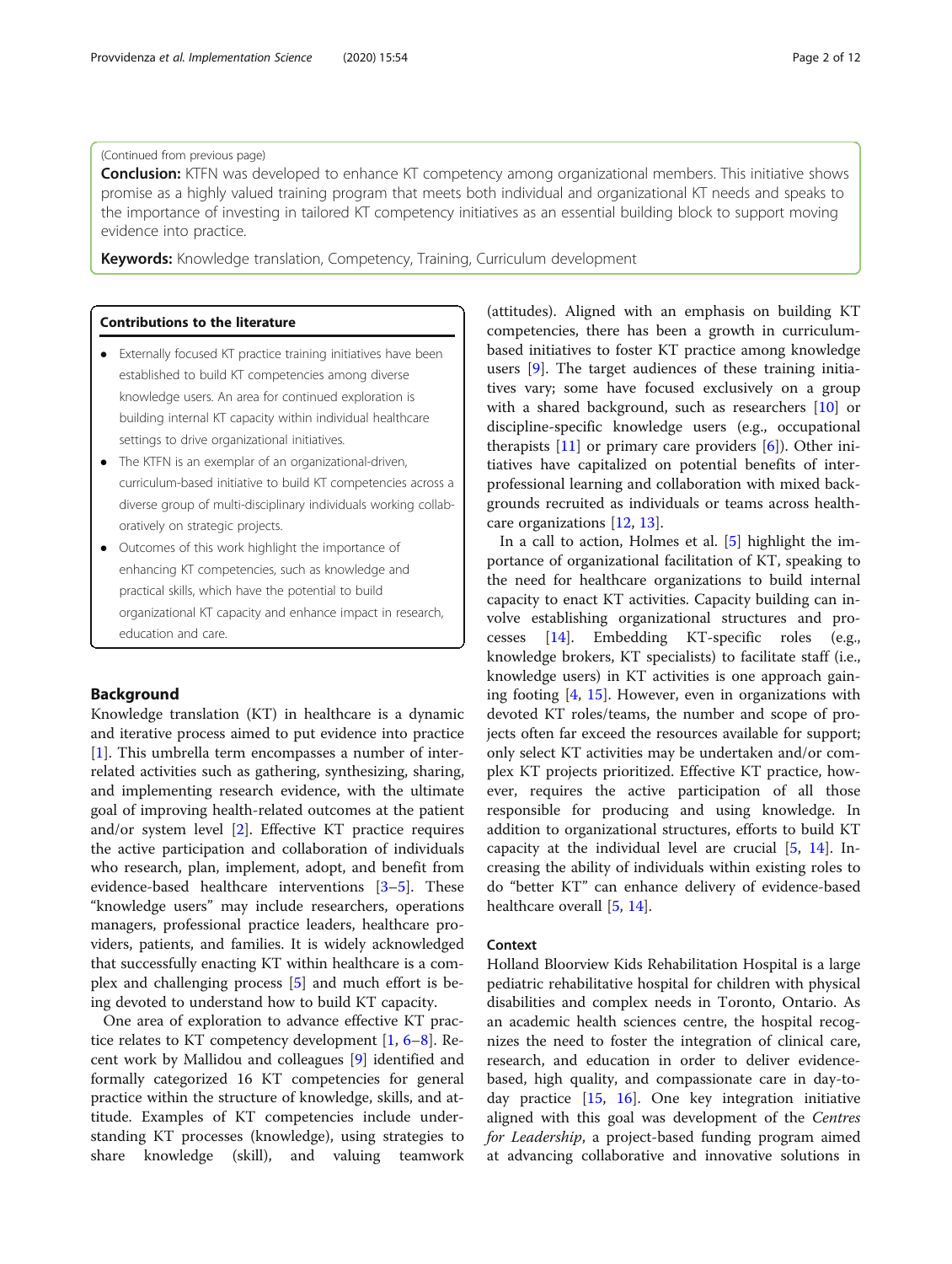clinical, research and education domains within the Hospital [[17\]](#page-11-0).

The Centres for Leadership program empowers multidisciplinary teams of healthcare providers, researchers, graduate-level trainees, and family advisors to design, test, and implement solutions that will lead to a healthier future for children, youth, and families. To drive knowledge sharing and utilization, project teams are required to plan and execute KT activities with key audiences (typically families, healthcare providers, and researchers) as part of their peer-reviewed funding application. Historically, these KT plans often entailed narrow activities such as traditional peer-reviewed publications and presentations, focusing primarily on academic audiences. In cases where grander plans are proposed, the KT activities are often too ambitious or are pushed off beyond the funding timeframe (i.e., 12 months). Few applications leverage the opportunity to undertake or build a fulsome "KT" project focused on KT product development or planned implementation. There was thus a need for increased KT competency for individuals and teams to forecast additional phases of the work, apply KT frameworks or process models to inform projects, maximize integrated knowledge translation (iKT) principles, optimize awareness of outputs and findings with broad audiences, and produce theory-driven implementation and/or evaluation plans.

#### Aim

To address this need, provision of a tailored curriculum to foster better understanding and integration of KT into projects, as well as empowering individuals to purposefully seek KT expertise and support was identified. We posit that opportunities to build foundational working knowledge of KT across an organization have the potential to strengthen KT competencies among diverse knowledge users. This aim was strongly endorsed by senior decision makers within the Centres for Leadership and the Hospital's dedicated KT hub, Evidence to Care (EtC), with a mandate to accelerate evidence-informed decision making through KT practice [[15\]](#page-11-0). A partnership was thus forged to create the Knowledge Translation Facilitator Network (herein called KTFN). The term "facilitator network" was used purposely with a long-term vision of having a network of individuals with increased KT competency who could apply learnings to immediate Centres for Leadership projects, as well as other strategic hospital initiatives to generate impact. In this vein, a specialized KT curriculum focused on competency building was designed and evaluated to meet the needs of the organization's knowledge users involved in integrated clinical, research and/or educational projects.

# Method

This paper reports on curriculum development and results of a mixed-method evaluation. Specific evaluative aims were to (i) explore satisfaction with and perceived value of the curriculum, (ii) assess the impact on KT competencies (knowledge, skills, and attitude), and (iii) determine confidence and intention of the learners to practice KT. Reporting adheres to guidelines provided in the Template for Intervention Description and Replication (TIDieR) [\[18\]](#page-11-0); a completed TIDieR checklist is available as a [supplementary file](#page-10-0).

# Evaluative design

A mixed-method, pre/post-test design was used for the first 3 years of delivery. The design was guided by The New World Kirkpatrick Model; a model suited to understanding if training programs deliver the "relevant knowledge and skills to the participants and the confidence to apply them on the job"  $([19]$ , p. 5). This model comprised 4 levels. In the near and short-term, level 1: reaction addresses how favorably learners respond to the training; and level 2: learning focuses on the extent to which they acquire knowledge, skills, confidence, attitudes, and commitment. Level 3: behavior and level 4: results are focused on future behavior once they are back on the job and longer-term impact of their learning on organizational indicators, respectively [[19](#page-11-0)]. As the evaluation was conducted during and immediately after KTFN curriculum delivery, evaluative activities focused on levels 1 and 2: reaction and learning. Appropriate to these levels, methodological triangulation tested the consistency of findings from three data sources: pre/ post-test curriculum surveys, short post-curriculum interviews, and post-session satisfaction surveys [\[20](#page-11-0)].

# Participants

Participants in KTFN were selected based on actively leading strategic or integrated clinical, research, and/or education projects suitable for practical application and a declared professional interest in development of KT competency. No limits were placed on role; all staff including healthcare providers, senior management, students and trainees, research, and family advisors within these project teams were eligible to apply. Interested individuals submitted applications identifying their profession/role within the organization, their Centres for Leadership project, interest in KT competencies, and anticipated application of learnings. Annually, 10 to 15 participants were selected from the 18 to 20 annually funded project teams (average team size ranged from five to 15 members) to foster a small group learning environment.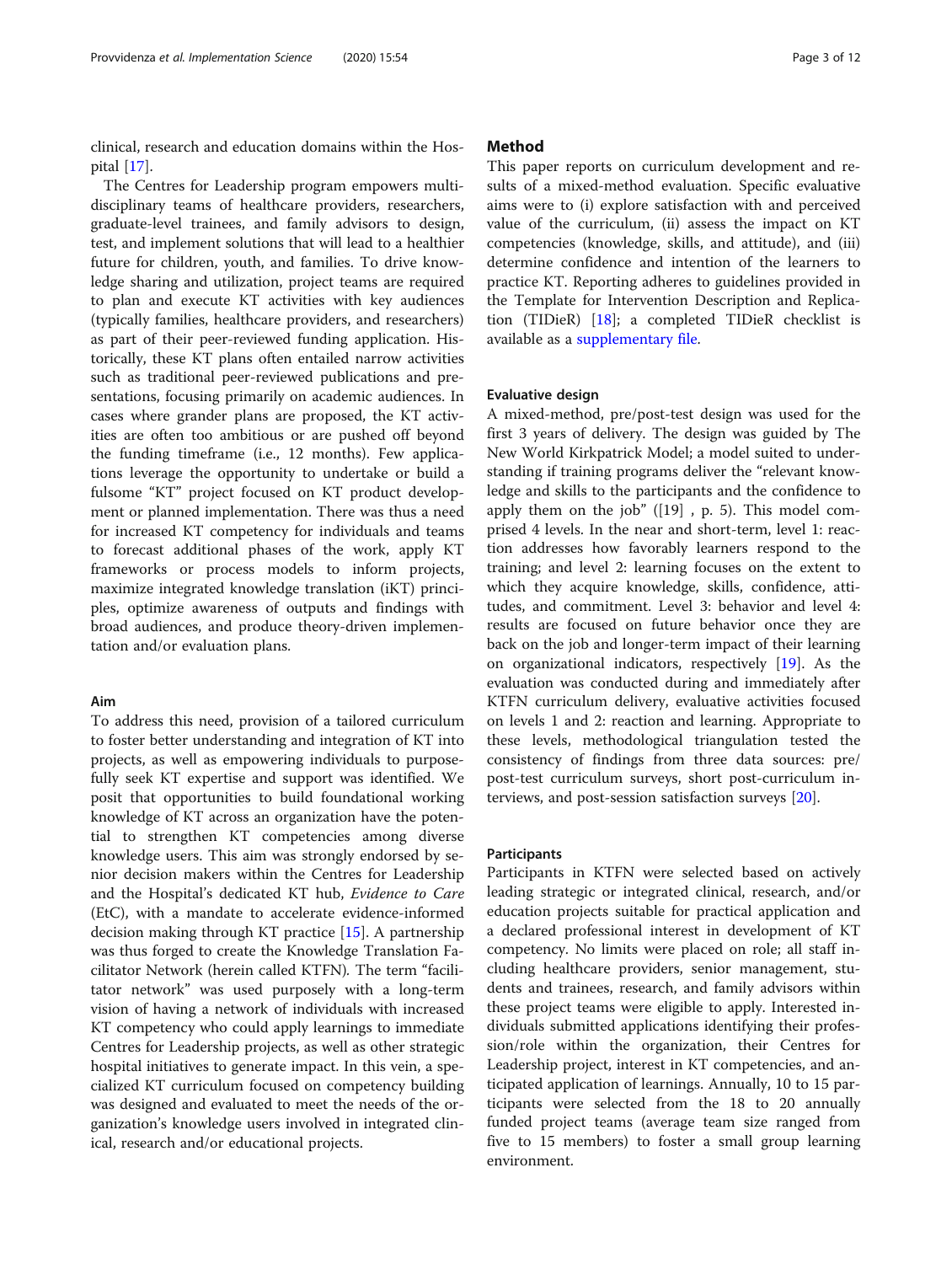# Curriculum resourcing

In addition to a Manager, Evidence to Care comprises a small team of KT practitioners (one × KT Specialist and two × Knowledge Brokers), all of whom are Masters' trained in health related disciplines and hold advanced certification in KT practice. The KT Specialist led KTFN development, with additional support from the knowledge brokers around evaluation and session facilitation. Additional in-kind support was provided by the Centre for Leadership Manager, who was responsible for participant engagement and securing managerial approval including release time for clinical staff. Additional funding was provided annually to cover clinical release time, printing of materials, and session refreshments.

# Curriculum development and delivery structure

KTFN development was guided by Kern's (2009) Six-Step Approach for Curriculum Development for Medical Education [[21](#page-11-0)]. Designed for use by curriculum developers responsible for the educational experiences of healthcare professionals, this step-wise approach was an appropriate model given the target audience and delivery context [[21\]](#page-11-0). A detailed account of the steps taken to create the curriculum are provided below.

# Step 1: problem identification and general needs assessment

Problem identification has already been articulated earlier in this paper (see "Context" section). From a needs assessment perspective, the following aims were identified: (i) advance KT knowledge and skills across multidisciplinary teams; (ii) instill value of KT and confidence to foster the integration of KT in clinical care, research, and education initiatives; and (iii) provide opportunities to practice applying KT knowledge and skills.

# Step 2: targeted needs assessment of desired KT competencies

Information was collected to better understand KT competency needs within the organization. Senior decision makers in leadershiproles within the Centres for

| Page 4 of 12 |  |
|--------------|--|
|--------------|--|

Leadership took part in brief interviews led by the KT Specialist to capture their perspectives, including one physician director, one physician/senior clinical scientist, one scientist, and one clinical director  $(n = 4)$ . Collectively, they each had been Centre for Leadership Co-Leads and accountable for integration of clinical care, research and education for three or more years. Questions focused on perceived level of understanding of KT among project team members, types of dissemination, and implementation strategies currently being used and intended impact of the new KT curriculum. Gaps identified from these discussions included the lack of awareness and use of KT models, theories, and frameworks in KT planning; the need to use creative dissemination activities to enhance knowledge sharing; the importance of fostering stakeholder engagement (e.g., family advisors, external healthcare providers) in KT planning, product development, and other related activities; and the ability to conduct KT practices beyond dissemination, such as implementation and sustainability initiatives.

To compliment the interviews, a brief literature review of KT competencies, KT mentorship, and knowledge brokering activities was conducted and key findings important to KT practice identified  $[1, 22-25]$  $[1, 22-25]$  $[1, 22-25]$  $[1, 22-25]$  $[1, 22-25]$  $[1, 22-25]$  and key findings important to KT practice identified. To further inform curriculum content, an updated environmental scan of readily available curriculum for KT practitioners, KT focused journals, and websites was also completed. An overview of the environmental scan is presented in Table 1.

During the analysis and synthesis of the interviews, literature, and scan, curriculum developers discussed emergent learnings and further identified competency needs based on their own KT practice and experience in the organization.

#### Step 3: goals and objectives

The overall goals and objectives for the KTFN curriculum were informed by the interviews with the senior decision makers of the Centres for Leadership, external information gathering (literature and scan), and EtC's

| <b>Table 1</b> Overview of environmental scan |  |  |  |  |  |  |  |
|-----------------------------------------------|--|--|--|--|--|--|--|
|-----------------------------------------------|--|--|--|--|--|--|--|

| Type of document/<br>resource  | Purpose                                                                                                                    | Select Examples                                                                                                                                   |
|--------------------------------|----------------------------------------------------------------------------------------------------------------------------|---------------------------------------------------------------------------------------------------------------------------------------------------|
| Journals                       | Identify KT competency and role-based research and best<br>practices (e.g., education curriculum peer-reviewed literature) | Implementation Science<br><b>BMC Health Services Research</b><br><b>BMC Medical Education</b>                                                     |
| KT education<br>programs       | Review competencies identified by professional KT education<br>programs designed for KT practitioners                      | Knowledge Translation Professional Certificate, Hospital for<br>Sick Children<br>Li Ka Shing Knowledge Institute, St. Michael's Hospital          |
| External KT agency<br>websites | Scan public facing KT organizations                                                                                        | KT Canada<br>National Collaborating Centre for Methods and Tools<br>Center on Knowledge Translation for Disability and<br>Rehabilitation Research |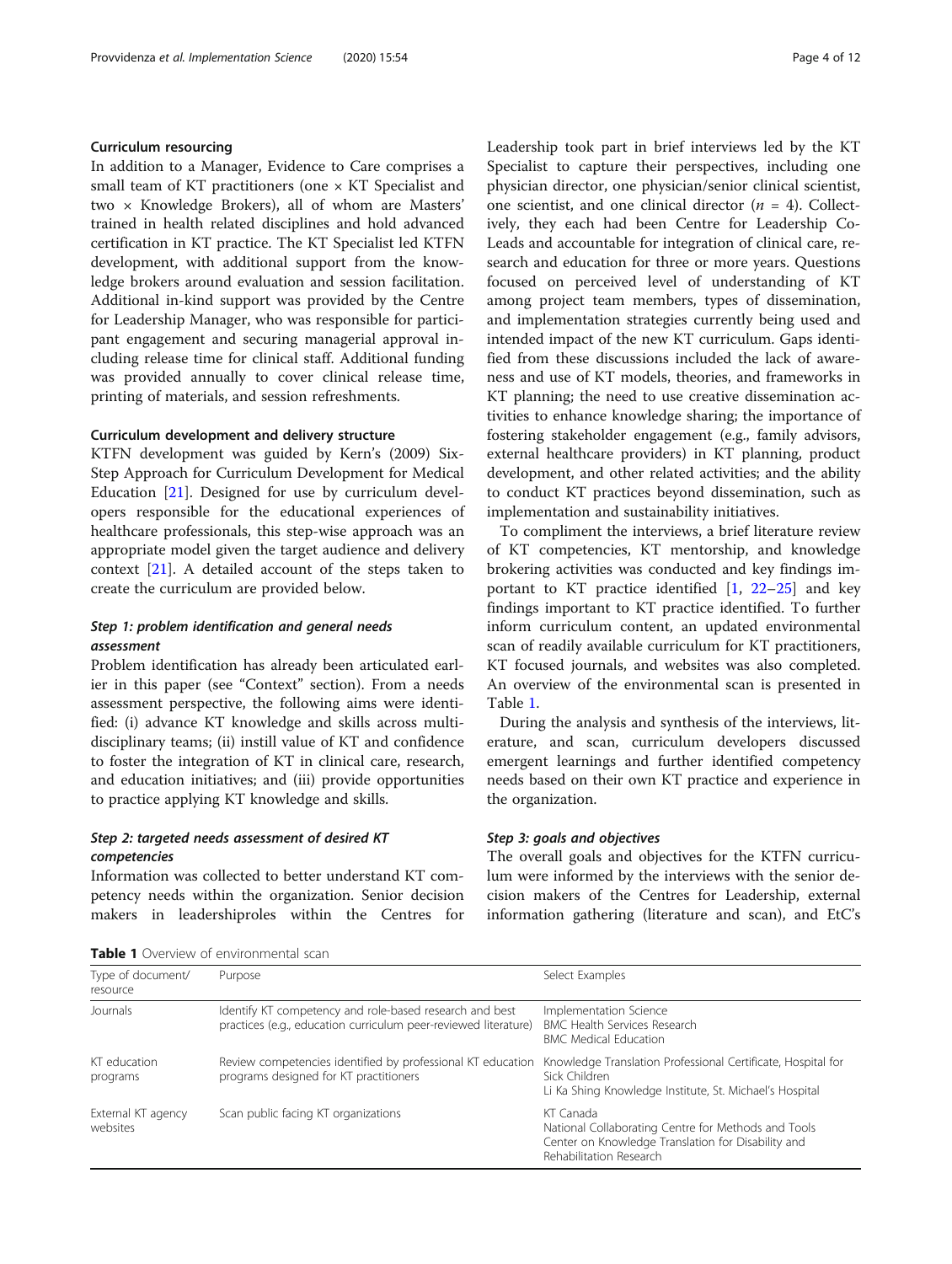<span id="page-4-0"></span>

| Session                                                                       | Session 1 <sup>a</sup> : Setting<br>the stage for KT<br>thinking                                                | Session $2^a$ :<br>Organizing<br>KT thinking                                                                                                              | Session 3 <sup>a</sup> : Putting KT<br>thinking into motion                                                                                     | Session 4 <sup>a</sup> : Putting<br>KT planning into action:<br>implementation and<br>sustainability                                                                                       | Session 5 <sup>a</sup> : Putting KT<br>planning into action:<br>Demonstrating impact                                                                                                           | Session 6 <sup>a</sup> : Putting KT<br>planning into action:<br>Applying KT knowledge                    |
|-------------------------------------------------------------------------------|-----------------------------------------------------------------------------------------------------------------|-----------------------------------------------------------------------------------------------------------------------------------------------------------|-------------------------------------------------------------------------------------------------------------------------------------------------|--------------------------------------------------------------------------------------------------------------------------------------------------------------------------------------------|------------------------------------------------------------------------------------------------------------------------------------------------------------------------------------------------|----------------------------------------------------------------------------------------------------------|
| Sessional Learning<br>Objectives<br>(application of<br>Bloom's Taxonomy [26]) | Describe KT<br>Discuss the<br>importance<br>and value of<br>integrating<br>KT into the<br>disability<br>context | Identify core<br>KT principles<br>Distinguish<br>between iKT<br>and end-of-<br>grant KT (eKT)<br>Apply iKT and<br>eKT frameworks<br>to KT project<br>plan | Discuss the benefits<br>of KT planning<br>Identify types of<br>KT strategies<br>Embed KT strategies<br>into KT project plan<br>to achieve goals | Identify different<br>implementation<br>strategies<br>Identify sustainability<br>constructs<br>Embed implementation<br>strategies and sustainability<br>constructs into KT project<br>plan | Identify and discuss KT<br>indicators for goal<br>achievement<br>Identify collective hopes<br>for impact for people in<br>the system<br>Embed evaluation<br>strategies into KT<br>project plan | Apply KT content<br>learned through the<br>delivery of a KT plan<br>and participation in<br>a simulation |

iKT: stakeholders collaborate throughout the entire process to drive work (e.g., co-create objectives)

eKT: KT that happens at the end or completion of work (e.g. presentations, publications, products to prime for implementation) <sup>a</sup>Reference to: KT terminology, seminal literature, KT theories, models, and frameworks was made throughout the sessions, where appropriate

contextual expertise of KT competencies required to enact KT. Bloom's Taxonomy [[26](#page-11-0)] was used as a framework to articulate sessional learning objectives, which focused specifically on the cognitive processes of building KT knowledge and fostering the comprehension and application of KT knowledge. Table 2 provides a description of sessional learning objectives.

# Step 4: educational strategies

Curriculum delivery was group-based and delivered face-to-face. The KTFN learning environment was established as a collaborative space, wherein participants reflecting different disciplines were brought together to engage in active learning and discussion, criticalthinking, peer learning, reflection, and integration of

|  |  |  | Table 3 KTFN educational strategies |  |
|--|--|--|-------------------------------------|--|
|--|--|--|-------------------------------------|--|

| Strategy                  | Example execution                                                                                                                                                                                                                                                                                                                                                                                                                                                                                     |
|---------------------------|-------------------------------------------------------------------------------------------------------------------------------------------------------------------------------------------------------------------------------------------------------------------------------------------------------------------------------------------------------------------------------------------------------------------------------------------------------------------------------------------------------|
| Didactic content          | See Table 2                                                                                                                                                                                                                                                                                                                                                                                                                                                                                           |
| Think-Pair-Share [27]     | Participants engaged in a think-pair-share activity to help them establish KT goals for their project.<br>Participants were encouraged to think individually (think) about their KT goal(s). They engaged with<br>a partner (pair and share) to share their goal(s) and acquire feedback. All participants engaged in a<br>broader group discussion (share) to share ideas about their KT goals, foster their critical thinking<br>about KT and maximize group participation.                         |
| Story-telling             | Story telling was used by the EtC team and participants to share and reflect on lived experiences<br>about KT. Attention was drawn to organizational facilitators and barriers to implementation of<br>specific initiatives (e.g., highlight intra-organizational partnerships that can facilitate dissemination<br>and implementation goals).                                                                                                                                                        |
| Case-studies              | Pediatric rehabilitation-focused case studies were provided to the participants to foster their KT<br>learning. Questions related to topics such as target audiences, dissemination strategies, and<br>stakeholder engagement were posed to foster application of KT concepts.                                                                                                                                                                                                                        |
| Consultation              | The EtC team provided consultative services to the participants. The participants were encouraged to<br>seek assistance from the EtC team for items such as fostering their understanding of KT concepts or<br>assistance with KT planning.                                                                                                                                                                                                                                                           |
| Independent KT planning   | Participants engaged in independent KT planning where they applied concepts learned from KTFN to<br>help them plan for their project. Planning involved identifying their KT goal, target audiences, key<br>messages, stakeholder engagement opportunities and dissemination and implementation activities<br>where appropriate.                                                                                                                                                                      |
| Videos                    | Videos from websites such as the Ontario Centre of Excellence for Child and Youth Mental Health [28]<br>were used to speak to the value of KT activities.                                                                                                                                                                                                                                                                                                                                             |
| Guest lectures            | Guest lecturers were both internal and external to the organization.<br>Internal quest lecturers shared how they operationalized KT within the organization and discussed<br>successes, pitfalls, and learnings.<br>External quest lecturers provided in-depth knowledge on executing KT activities (e.g., evaluation).                                                                                                                                                                               |
| Participant presentations | Participants presented their KT plan that was developed throughout the curriculum. These presentations<br>were an opportunity for participants to showcase their work, gather feedback from their peers and<br>demonstrate their application of KT concepts.                                                                                                                                                                                                                                          |
| Simulation                | Participants took on a persona/perspective unlike their current role, which helped them think<br>through preconceived notions that all individuals bring to their work and the importance of considering<br>stakeholder values and beliefs as part of the engagement process.<br>How to have a conversation about KT: participants engaged with professional actors and focused on how<br>to have a conversation about KT and the different elements and perspectives that need to be considered [29] |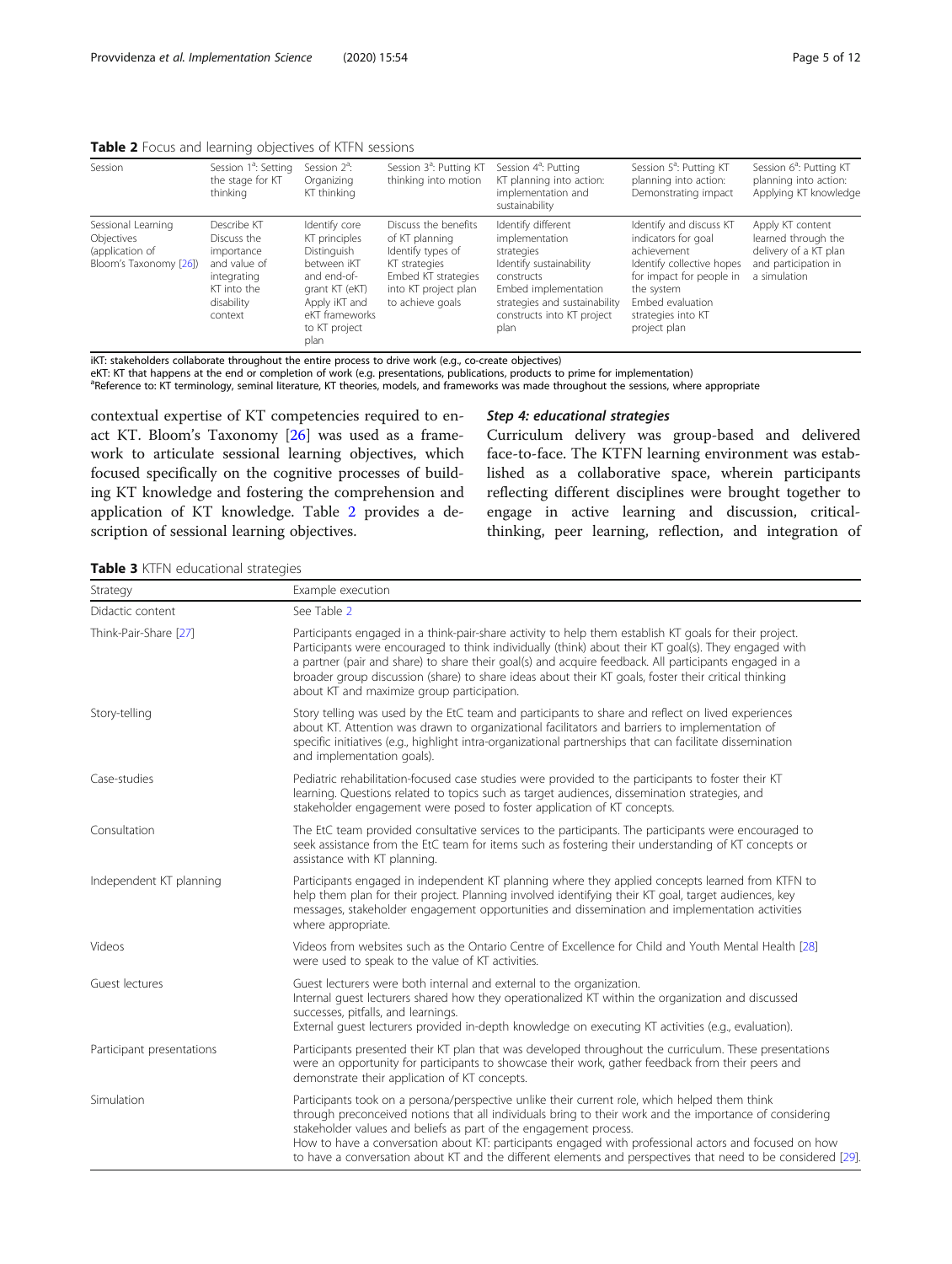new perspectives and beliefs related to KT. Table [3](#page-4-0) provides a detailed list of the educational strategies informed by adult learning used. As part of curriculum delivery, participants received binders consisting of printed copies of lecture slides, reading lists of seminal papers, and worksheets.

#### Step 5: implementation

Session delivery occurred in the spring and fall, with a summer break to accommodate scheduling needs of participants. Content was delivered across five to six sessions depending on modifications made annually based on prior cohort feedback. Facilitated by an EtC team member, each 3-h session was structured around three consistent components: (i) educational content delivered by KT practitioners, (ii) an expert guest lecturer in a related topic area, and (iii) active hands-on KT planning to advance participants' projects. Throughout the sessions, participants applied KT knowledge and principles by working on their own project KT plan using a fillable template provided in curriculum materials. Expectations for active planning included identifying KT goals, determining target audiences, creating key messages, and identifying strategies to support dissemination or implementation initiatives. Each session provided dedicated time as an in-class activity to work through these planning steps. Application of knowledge was demonstrated by participants sharing these completed KT plans in a "showcase activity"; Centre for Leadership Co-Leads and other senior hospital staff engaged in the projects were also invited to this forum. A live KT simulation (designed to encourage participants to synthesize and apply their KT learnings in a realistic situation) offered participants mock opportunities to practice a "KT consult" with colleagues seeking KT guidance [[29\]](#page-11-0).

# Step 6: evaluation and feedback

As part of evaluative activities, data from three sources were gathered to support triangulation of findings: pre/ post-curriculum surveys, short post-curriculum interviews, and post-session satisfaction surveys [\[20](#page-11-0)]. Postcurriculum assessment was within 2–4 weeks of KTFN completion capturing application of KT knowledge and skills during the project window. Appropriate to the sample size, descriptive analyses were conducted. Likert scale responses were analyzed using frequency distributions. All data, including open-ended survey responses and interview data were organized and coded according to levels 1 and 2: reaction and learning of the New World Kirkpatrick Model [\[19](#page-11-0)], as previously outlined. These codes are presented in parentheses in the results section. Minor curriculum modifications were made annually to continue to enhance program delivery.

# Measures

- 1. Pre/post-curriculum surveys: Participants completed a survey prior to and after the completion of the curriculum, consisting of 13 questions with 5-point Likert scale and open response options to assess changes in knowledge, skills, attitudes, confidence, and behavior. The surveys were developed based on the "retrospective pre/post rating" technique, intended to capture any "response shift" that can happen as a result of a change in understanding of the dimension being rated, that may impact the criteria by which respondents rate themselves in a traditional post-survey [\[30\]](#page-11-0).
- 2. Post-curriculum interviews: Brief interviews were also completed after the conclusion of KTFN to gather detailed perspectives of participant experiences and recommendations for curriculum improvements.
- 3. Post-session satisfaction surveys: After each KTFN session, feedback was gathered using short anonymous satisfaction surveys (16 questions on a 5-point Likert scale with two open text questions) to assess the caliber of KTFN presenters and guest lecturers, session format, content utility, and delivery.

# Results

# Participants

The program was delivered annually to unique cohorts over a 3-year period, with eight participants enrolled in cohort 1, 12 participants enrolled in cohort 2, and 13 participants in cohort 3. The total sample of 33 participants comprised 19 clinical staff, six non-clinical staff (three managers, two researchers, and one Family Partnerships Specialist), two graduate level trainees and six family advisors. Attrition was very low, with two members in year 2 and one member in year 3 withdrawing for personal reasons; 30 participants completed the full curriculum. Participation in program evaluation activities was voluntary, yielding varied response rates across surveys, sessions, and years of delivery. Response rates were high across the three cohorts:  $81.8\%$  ( $n = 27/33$ ) completed the pre-survey; 60% ( $n = 18/30$ ) completed the post-survey; and 93.3% ( $n = 28/30$ ) completed the short post-curriculum interviews. Table [4](#page-6-0) offers KTFN cohort and evaluation response rate details.

#### Evaluative findings

# New World Kirkpatrick model: level 1—reaction

Applying level 1 of the New World Kirkpatrick Model as a framing tool, data were organized according to how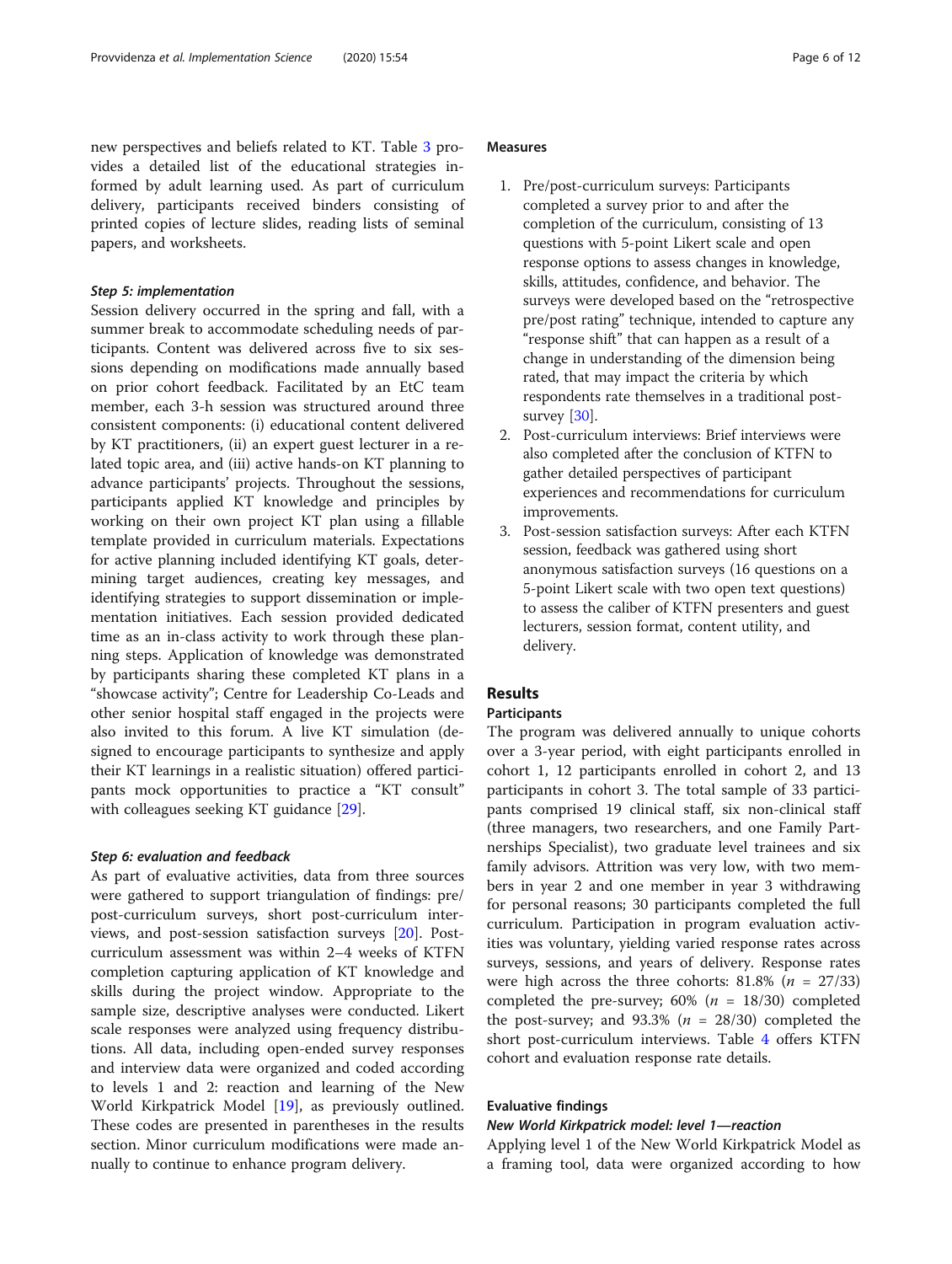# <span id="page-6-0"></span>Table 4 KTFN cohort and evaluation response details

| Cohort participation            | Cohort                                                 |                                                                                             |                                                                                                           |              |  |  |  |
|---------------------------------|--------------------------------------------------------|---------------------------------------------------------------------------------------------|-----------------------------------------------------------------------------------------------------------|--------------|--|--|--|
|                                 |                                                        | $\overline{2}$                                                                              | 3                                                                                                         | Total        |  |  |  |
| Curriculum delivery             | May 2016-November 2016                                 | May 2017-October 2017                                                                       | May 2018-October 2018                                                                                     |              |  |  |  |
| Number of participants          | 8                                                      | 12 <sup>b</sup>                                                                             | 13 <sup>c</sup>                                                                                           | 33           |  |  |  |
| Profession/role of participants | Healthcare providers: 7 <sup>a</sup><br>Researchers: 1 | Healthcare providers: 7 <sup>a</sup><br>Researchers: 1<br>Family advisors: 3<br>Trainees: 1 | Healthcare providers: 5 <sup>a</sup><br>Management/administrators: 4<br>Family advisors: 3<br>Trainees: 1 |              |  |  |  |
| KTFN evaluation response rates  | % (n)                                                  | % (n)                                                                                       | % (n)                                                                                                     | % (n)        |  |  |  |
| Pre-survey responses            | 100(8/8)                                               | 75 (9/12)                                                                                   | 76.9 (10/13)                                                                                              | 81.8 (27/33) |  |  |  |
| Session survey 1                | 87.5 (7/8)                                             | 100 (12/12)                                                                                 | 83.3 (10/12 <sup>c</sup> )                                                                                | 90.6 (29/32) |  |  |  |
| Session survey 2                | 87.5 (7/8)                                             | 91.6(11/12)                                                                                 | 75 (9/12)                                                                                                 | 84.4 (27/32) |  |  |  |
| Session survey 3                | 100(8/8)                                               | 70 $(7/10)^b$                                                                               | 83.3 (10/12)                                                                                              | 83.3 (25/30) |  |  |  |
| Session survey 4                | 87.5 (7/8)                                             | 60 (6/10)                                                                                   | 75 (9/12)                                                                                                 | 73.3 (22/30) |  |  |  |
| Session survey 5                | 87.5 (7/8)                                             | 90(9/10)                                                                                    | 91.7(11/12)                                                                                               | 90 (27/30)   |  |  |  |
| Session survey 6                | $-$ d                                                  | 100 (10/10)                                                                                 | 50(6/12)                                                                                                  | 72.2 (16/22) |  |  |  |
| Post-survey responses           | 62.5(5/8)                                              | 80 (8/10)                                                                                   | 41.7(5/12)                                                                                                | 60 (18/30)   |  |  |  |
| Interviews                      | 100(8/8)                                               | 100 (10/10)                                                                                 | 83.3 (10/12)                                                                                              | 93.3 (28/30) |  |  |  |

<sup>a</sup>Some clinical staff held research appointments offering dedicated time to support this activity

<sup>b</sup>Two participants withdrew from the program for personal reasons resulting in 16.7% attrition

<sup>c</sup>One participant withdrew from the program for personal reasons resulting in 7.7% attrition

dDelivery of KTFN for cohort 1 occurred over five sessions

satisfactory (favorable), engaging, and relevant the participants found the training [[19\]](#page-11-0).

Satisfaction (favorable), engagement, and relevance Across all three cohorts of post-session data, 99.3% of respondents "agreed or strongly agreed" that all KTFN sessions were relevant, and 95% of respondents "agreed or strongly agreed" that "the guest presenter and the EtC presenter made the subject matter compelling"; see Table 5 for relevance and presenter data details. One respondent stated in their post-session survey that "I truly enjoyed today as it stimulated my ideas and passion further about my project…[it] inspired me about how/who/

when I need to roll it out successfully with sensitivity for for where people are at who are to be impacted."

In the interviews, respondents indicated a preference for when guest speakers were closely aligned with the session topic; sessions that were more interactive than didactic; and when concrete, real-life examples were provided. One respondent commented that "the guest speaker allowed me to make connections between session content and practical application (i.e. use of examples) and feedback from others." Respondents identified the need for more time to engage in discussions with other KTFN colleagues. They also expressed they needed more time to work on their own projects in session, as

Table 5 Session relevance and presenter details

| Likert scale responses       | <b>Ouestions</b>                      |                    |                            |                                                                        |                             |                            |                                                                      |                             |                            |
|------------------------------|---------------------------------------|--------------------|----------------------------|------------------------------------------------------------------------|-----------------------------|----------------------------|----------------------------------------------------------------------|-----------------------------|----------------------------|
|                              | The session was relevant <sup>d</sup> |                    |                            | The quest presenter made the<br>subject matter compelling <sup>ª</sup> |                             |                            | The EtC presenter made the<br>subject matter compelling <sup>ª</sup> |                             |                            |
|                              | Yr. $1b$<br>% (n)                     | $Yr. 2^c$<br>% (n) | Yr.3 <sup>c</sup><br>% (n) | $Yr$ 1 <sup>b</sup><br>% (n)                                           | Yr. 2 <sup>d</sup><br>% (n) | Yr.3 <sup>d</sup><br>% (n) | Yr. $1b$<br>% (n)                                                    | Yr. 2 <sup>d</sup><br>% (n) | Yr.3 <sup>d</sup><br>% (n) |
|                              |                                       |                    |                            |                                                                        |                             |                            |                                                                      |                             |                            |
| Strongly agree               | 86.1 (31/36)                          | 83.6 (46/55)       | 83.3 (45/54)               | 75 (27/36)                                                             | 77.8 (35/45)                | 69.4 (34/49)               | 72.2 (26/36)                                                         | 53.3 (24/45)                | 69.4 (34/49)               |
| Agree                        | 13.9 (5/36)                           | 16.4 (9/55)        | 14.8 (8/54)                | 13.9 (5/36)                                                            | 20(9/45)                    | 26.5 (13/49)               | 25(9/36)                                                             | 35.6 (16/45)                | 30.6 (15/49)               |
| Neither agree nor disagree 0 |                                       | 0                  | 1.9 (1/54)                 | 11.1(4/36)                                                             | 2.2(1/45)                   | 4.1(2/49)                  | 2.8(1/36)                                                            | 11.1(5/45)                  | $\mathbf 0$                |
| Disagree                     | 0                                     | $\Omega$           | $\mathbf{0}$               | $\Omega$                                                               | $\Omega$                    | 0                          |                                                                      | $\mathbf 0$                 | $\Omega$                   |
| Strongly disagree            | $\mathbf{0}$                          | $\Omega$           | $\mathbf{0}$               | $\Omega$                                                               | $\Omega$                    | 0                          |                                                                      | $\mathbf{0}$                | $\Omega$                   |

<sup>a</sup>Aggregate across sessions

b Five sessions

<sup>c</sup>Six sessions

<sup>d</sup>Five sessions as this question was not asked in session 6, the simulation session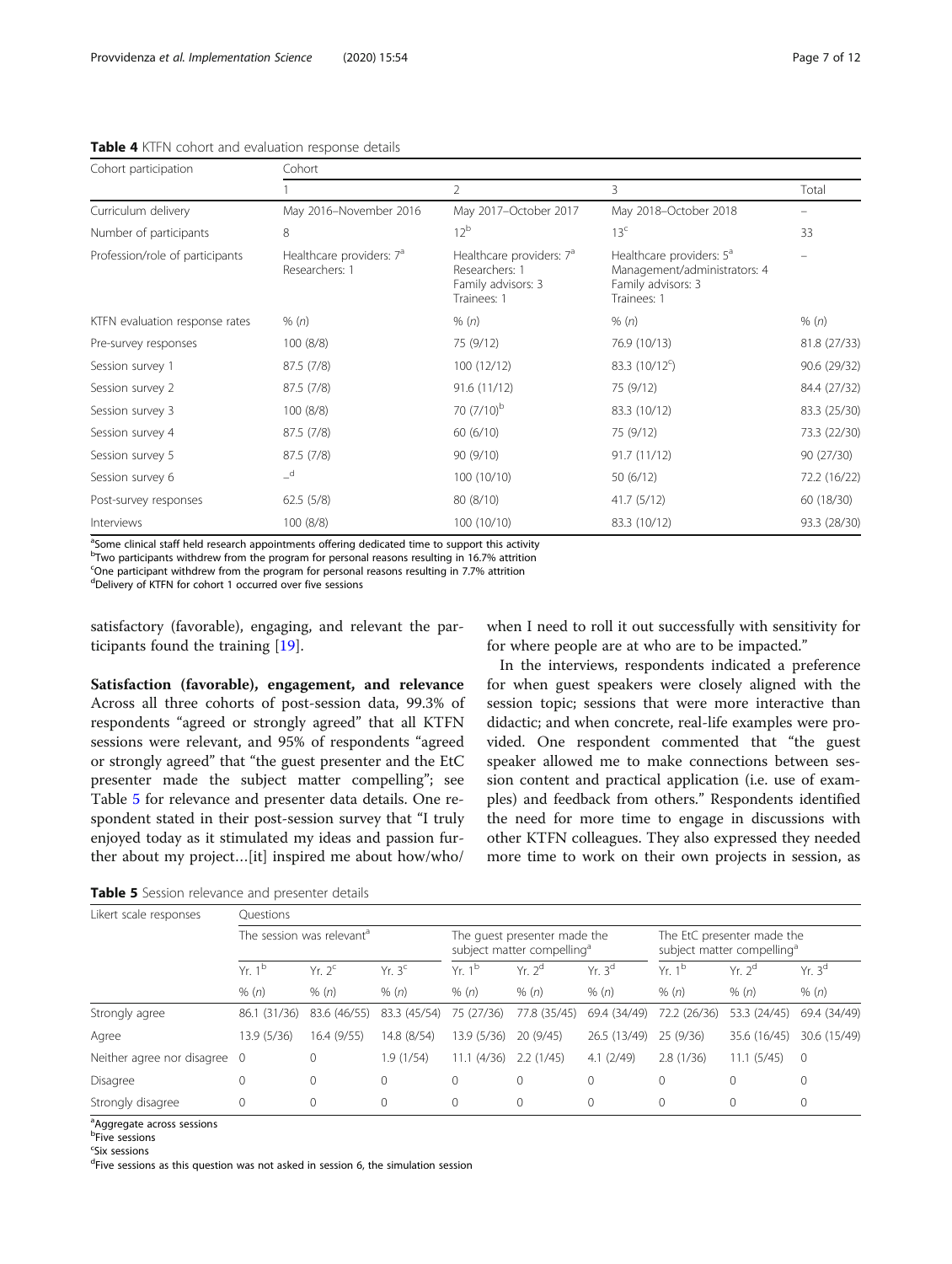opportunities for these connections and time to complete their KT plan were limited due to competing work-related priorities.

Respondents indicated that KTFN created the opportunity for KT to become relevant to their funded projects in two ways. First by gradually introducing KT concepts, building their knowledge, and helping them to understand how KT was applicable to their project regardless of its stage of development. Second, KTFN encouraged practical applicability by reserving 1 h of each session for participants to work on their individual KT plans, supporting them to incorporate content learned in real-time. In the post-curriculum survey,  $81\%$  ( $n = 17/$ 21) of respondents "agreed" or "strongly agreed" that the KTFN covered sufficient content to complete and execute a KT plan for their project.

Through the interviews, respondents highlighted that KTFN increased their access to and engagement with a variety of staff, students, and family advisors across the hospital. From an organizational perspective, this allowed them to learn about other projects taking place, with one respondent saying, "I liked the diversity of backgrounds in the program; we were able to learn from each other." Additionally, KTFN created internal networking opportunities that may not have otherwise occurred, "it's important for people in the organization to meet us and vice versa, this is a good way to increase face to face relationships with folks and create a learning organization." The individual presentations in the final session of KTFN were highpoints for all three cohorts.

#### New World Kirkpatrick model: level 2—learning

In level 2 of the New World Kirkpatrick Model, evaluation efforts focus on participant learning; this was measured through changes in knowledge, skills, attitude, confidence, and intention to use (commitment) knowledge.

Changes in knowledge and skills All three cohorts identified a positive shift, across pre/post-curriculum collection time points, in their awareness of KT literature and strategies (knowledge). As presented in Table [6](#page-8-0), responses changed from "not at all" and "slightly aware"  $(85.2\%, n = 23/27)$  to "moderately aware" and "extremely aware" (81%,  $n = 17/21$ ). In open text responses, respondents described "being surprised" to learn that KT is a field underpinned by models, theories, frameworks, and a supporting body of research literature. Through their heightened awareness, they described a deeper appreciation for the potential complexity of KT planning and long-term nature of KT activities.

After attending KTFN, respondents reported positive shifts in KT skills, stating that the program provided them with the necessary skills to use beyond their

project. When asked to rank their KT skill level after attending KTFN, participants identified themselves as "competent" or an "advanced beginner" (95.2%,  $n = 20/$ 21) versus 59.3% ( $n = 16/27$ ) in the same categories prior to KTFN (see Table [6](#page-8-0)).

Respondents further identified that creating and using KT strategies (skills) was no longer viewed as "hard" (n  $= 0$ ), but rather "neither easy nor hard" (57.9%,  $n = 11/$ 19) or "easy" (31.6%,  $n = 6/219$ ) (see Table [6\)](#page-8-0). This was facilitated by having a greater understanding of the types of KT strategies to draw from; recognizing the importance of linking the strategy to the KT goal and needs of the target audience; and having access to resources among learners. One respondent commented that "the biggest change in my thinking has been to incorporate KT from the start of a project and the value of stakeholder partnership." With another stating that, "KTFN is a hallmark of a learning organization." Respondents did note that time to plan and conduct KT activities continued to be the biggest barriers and needs to enable future KT work.

Change in attitudes When prompted to respond to the following statement, "using KT to implement and share findings from Centres for Leadership projects is important to me," responses did not shift greatly across the pre/post collection time points. High value (attitudes) was already placed on KT prior to attending KTFN: pre-KTFN, 96.1% ( $n = 25/26$ ) selected "very or extremely important" and post KTFN, this number remained constant at 95% ( $n = 20/21$ ) (see Table [6\)](#page-8-0). A shift was noted in the timing of KT activities, however. Prior to participating, respondents identified that they understood KT activities as occurring at the end of a project, primarily through end-of-grant (eKT) dissemination activities such as manuscripts and conferences. After KTFN, participants described that they now understood KT activities as a series of iKT processes that occur at the beginning of the project and not as a project "add-on"; further commenting that "before I only thought about eKT, now I think about iKT as soon as an idea is generated, I'm more explicit…."

Generally, respondents developed a heightened awareness of stakeholder engagement and agreed that involving stakeholders in the initial phases of project development was important. KT-oriented thinking shifted from considering KT as "one activity" and moving toward understanding it as a "collection of activities" and strategies that vary across projects. Participants highlighted a better connection with the in-house KT team after attending KTFN, commenting, "I think now I have a beginner's framework and a working relationship with the [EtC] team for consultation. Certainly, I'm beginning to understand what I don't understand, where I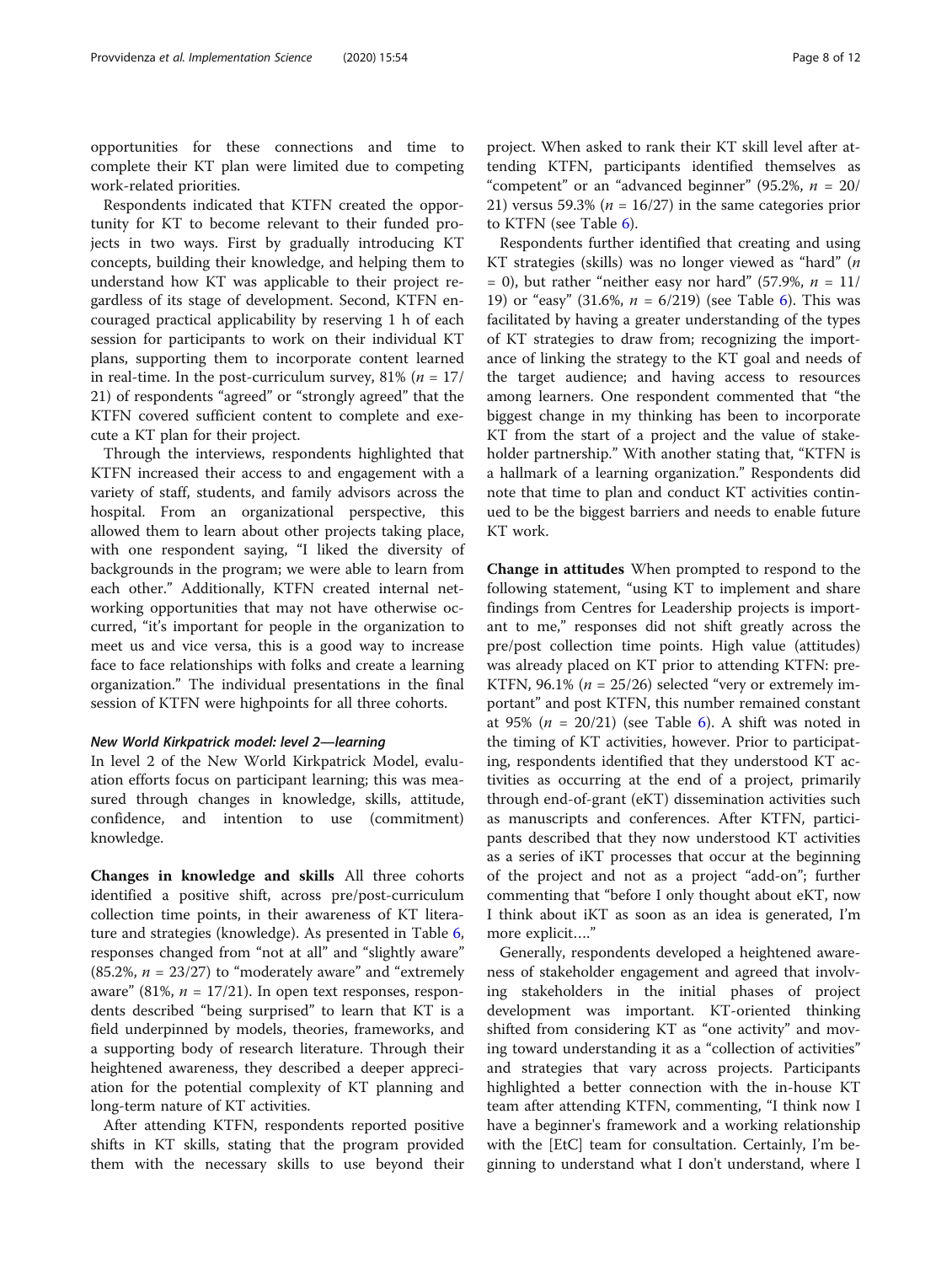# <span id="page-8-0"></span>Table 6 Pre/post survey results from years 1, 2, and 3

| Likert Scale Responses                                          | New World Kirk Patrick                                  | Pre-Survey Question                                                                                                   | Post-Survey Question                                                                                                                                        |
|-----------------------------------------------------------------|---------------------------------------------------------|-----------------------------------------------------------------------------------------------------------------------|-------------------------------------------------------------------------------------------------------------------------------------------------------------|
|                                                                 | Model Level                                             | % (n)                                                                                                                 | % (n)                                                                                                                                                       |
|                                                                 | Level 2: Reaction<br>Changes in knowledge<br>and skills | I rate my awareness of KT literature and<br>strategies associated with doing KT as                                    | Compared to before attending KTFN,<br>I would now rate my awareness of KT<br>literature and strategies associated with<br>doing KT as%                      |
| Not at all aware                                                |                                                         | 22.2% (6/27)                                                                                                          | $\mathbf 0$                                                                                                                                                 |
| Slightly aware                                                  |                                                         | 63% (17/27)                                                                                                           | $\mathbf 0$                                                                                                                                                 |
| Somewhat aware                                                  |                                                         | 14.8% (4/27)                                                                                                          | 19% (4/21)                                                                                                                                                  |
| Moderately aware                                                |                                                         | $\circ$                                                                                                               | 76.2% (16/21)                                                                                                                                               |
| Extremely aware                                                 |                                                         | $\Omega$                                                                                                              | 4.8% (1/21)                                                                                                                                                 |
|                                                                 | Level 2: Reaction<br>Changes in knowledge               | Based on my current understanding of KT,<br>I would rate my KT skill level as                                         | Compared to before attending KTFN,<br>I would now rate my KT skill level as                                                                                 |
| Novice                                                          | and skills                                              | 37% (10/27)                                                                                                           | 4.8% (1/21)                                                                                                                                                 |
| Advanced beginner                                               |                                                         | 48.2% (13/27)                                                                                                         | 57.1% (12/21)                                                                                                                                               |
| Competent                                                       |                                                         | 11.1% (3/27)                                                                                                          | 38.1% (8/21)                                                                                                                                                |
| Proficient                                                      |                                                         | 3.7% (1/27)                                                                                                           | 0                                                                                                                                                           |
| Expert                                                          |                                                         | $\mathbf 0$                                                                                                           | $\mathbf 0$                                                                                                                                                 |
|                                                                 | Level 2: Reaction<br>Changes in knowledge<br>and skills | I find creating and using KT strategies                                                                               | Compared to before attending KTFN, I<br>find creating and using KT strategies                                                                               |
| Very hard                                                       |                                                         | $\circ$                                                                                                               | $\circ$                                                                                                                                                     |
| Hard                                                            |                                                         | 25.9% (7/27)                                                                                                          | $\overline{0}$                                                                                                                                              |
| Neither easy nor hard                                           |                                                         | 33.3% (9/27)                                                                                                          | 57.9% (11/19)                                                                                                                                               |
| Easy                                                            |                                                         | $\circ$                                                                                                               | 31.6% (6/19)                                                                                                                                                |
| Very easy                                                       |                                                         | $\circ$                                                                                                               | $\mathbf 0$                                                                                                                                                 |
| N/A-I have not used a<br>KT strategy in practice                |                                                         | 40.8% (11/27)                                                                                                         | 10.5% (2/19)                                                                                                                                                |
|                                                                 | Level 2: Reaction<br>Changes in attitudes               | Using KT to implement and share findings<br>from the seed grant funded project is<br>important to me                  | Compared to before attending KTFN, I<br>would now rate using KT to implement<br>and share findings from seed grant<br>funded projects as                    |
| Not at all important                                            |                                                         | $\circ$                                                                                                               | $\mathbf 0$                                                                                                                                                 |
| Slightly important                                              |                                                         | $\mathbf{0}$                                                                                                          | $\overline{0}$                                                                                                                                              |
| Moderately important                                            |                                                         | 3.9% (1/26)                                                                                                           | 4.8% (1/21)                                                                                                                                                 |
| Very important                                                  |                                                         | 61.5% (16/26)                                                                                                         | 42.8% (9/21)                                                                                                                                                |
| Extremely important                                             |                                                         | 34.6% (9/26)                                                                                                          | 52.4% (11/21)                                                                                                                                               |
|                                                                 | Level 2: Reaction<br>Changes in confidence              | I am confident that I can perform effectively<br>on many different KT tasks in my role for the<br>seed funded project | Compared to before attending KTFN,<br>I am confident that I can perform<br>effectively on many different KT tasks<br>in my role for the seed funded project |
| Strongly disagree                                               |                                                         | $\mathbf 0$                                                                                                           | $\mathbf{0}$                                                                                                                                                |
| disagree                                                        |                                                         | 3.7% (1/27)                                                                                                           | $\mathbf 0$                                                                                                                                                 |
| Neither agree nor<br>disagree                                   |                                                         | 51.9% (14/27)                                                                                                         | 19% (4/21)                                                                                                                                                  |
| Agree                                                           |                                                         | 40.7% (11/27)                                                                                                         | 81% (17/21)                                                                                                                                                 |
| Strongly agree                                                  |                                                         | 3.7% (1/27)                                                                                                           | $\mathbf 0$                                                                                                                                                 |
|                                                                 | Level 2: Reaction<br>Intention to use KT<br>information | I have used a KT strategy to move evidence<br>into practice                                                           | Since attending KTFN, I have used a KT<br>strategy to move evidence                                                                                         |
| Yes                                                             |                                                         | 45.8% (11/24)                                                                                                         | 52.4% (11/21)                                                                                                                                               |
| No                                                              |                                                         | 45.8% (11/24)                                                                                                         | 9.5% (2/21)                                                                                                                                                 |
| Unsure                                                          |                                                         | 8.4% (2/24)                                                                                                           | $\mathbf 0$                                                                                                                                                 |
| Not yet - but I plan to for<br>a future project <sup>a</sup>    |                                                         |                                                                                                                       | 38.1% (8/21)                                                                                                                                                |
| Not yet - I do not intend<br>to in future projects <sup>a</sup> |                                                         |                                                                                                                       | $\circ$                                                                                                                                                     |

<sup>a</sup>Likert scale responses were available in the post-survey question only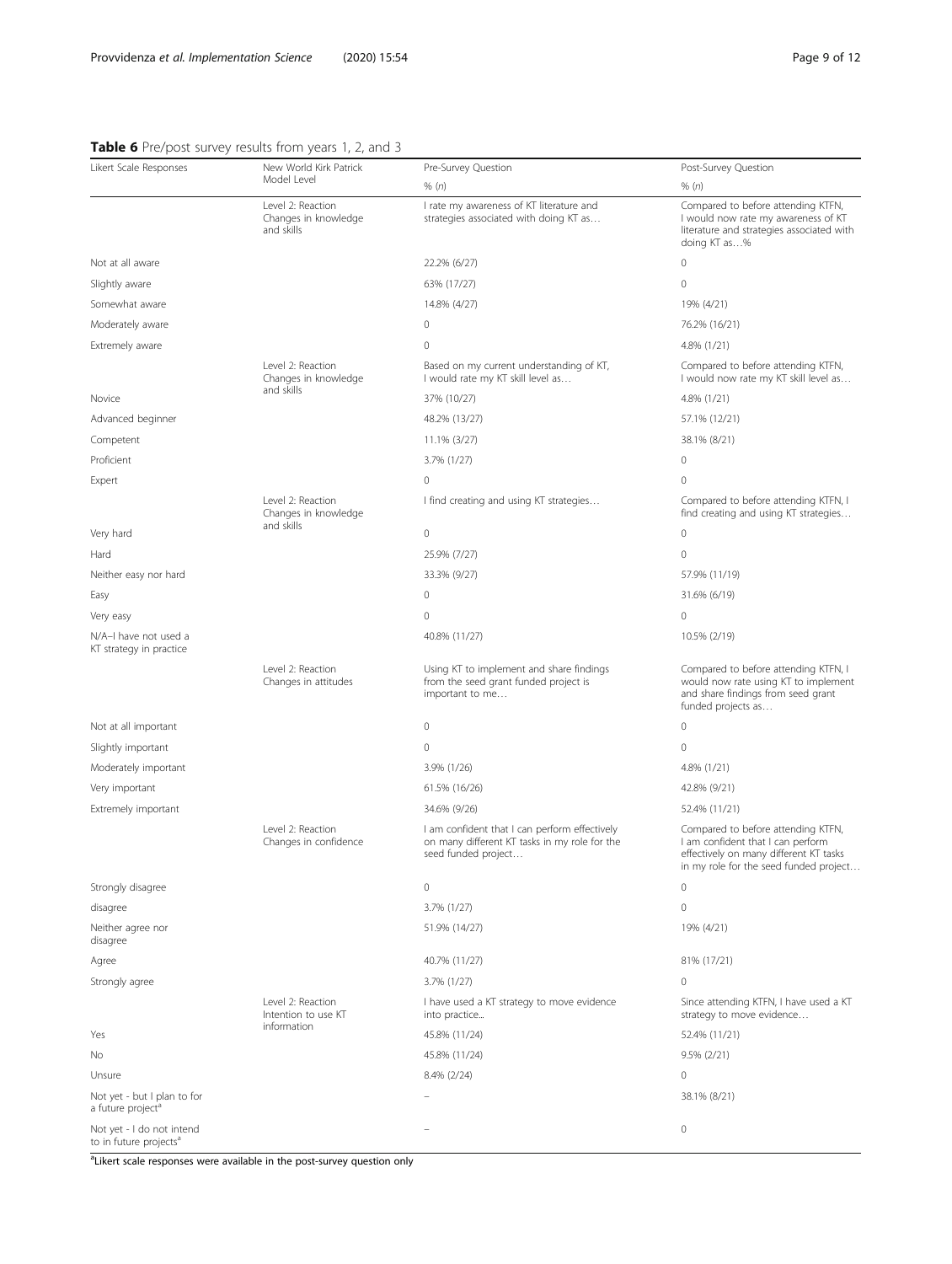can find the information, and who might be able to help me refine ideas."

Change in confidence In the post-curriculum survey, respondents identified that the KTFN curriculum increased their confidence to effectively perform different KT tasks as part of their role on their project (see Table [6\)](#page-8-0). Confidence was also captured in post-session surveys following the KT simulation (added in year 2 of curriculum delivery); 100%  $(n = 17/17)$  of respondents indicated that it gave them the confidence to apply KT concepts in practice, commenting that it helped them to "practice the [KT] language and how to talk to others," and become a KT champion for their colleagues.

Intention to use KT information (commitment) Prior to participating in KTFN, 11 out of 24 (45.8%) of respondents had experience using KT strategies and executing activities to put evidence into practice; notably, these were primarily dissemination focused activities (i.e., conference presentations, publishing, media outlets). Since attending KTFN,  $90.5\%$  ( $n = 19/21$ ) of respondents have or plan to use a KT strategy (commitment) to move evidence into practice for their project (see Table [6](#page-8-0)). The simulation activity in session 6 was again noted as valuable to participants to help them understand "their role as a future KT champion" and how to handle potential "KT push back" from colleagues on future projects.

#### Curriculum improvements

Course content was reviewed annually utilizing the evaluative feedback and new literature in the KT field, and modified to reflect user needs. Modifications included removing homework after year 1; increasing the variety of interactive activities throughout the sessions; enlisting new guest speakers to better reflect session topics, adding yearly KT "knowledge burst" emails, and shifting relative emphasis of practical and theoretical aspects of the course.

# **Discussion**

The Knowledge Translation Facilitator Network was designed to address an organizational need for enhanced KT competencies among staff. The results demonstrate that KTFN shows progress toward achieving this goal. Overall, KTFN was met with a high degree of satisfaction in curriculum delivery and overall perceived satisfaction. Though literature around KT competency has grown since the initial inception of this curriculum, many of KTFN's competency goals parallel Mallidou et al.'s [\[9](#page-11-0)] recently formalized conceptualization of KT competencies and were similarly categorized into the areas of knowledge, skills, and attitude. More specifically, KTFN focused on KT knowledge, which fostered a shift in learners' self-perceptions of being a KT "novice" to greater perceptions of confidence, with many moving to the level of an "advanced beginner" in their awareness and understanding of KT practice. Further to skill building, participation resulted in an enhanced appreciation of the importance of KT as part of their day-to-day work, as well as confidence in their ability to execute KT activities. Findings in this study align with existing literature on training initiatives focused on KT competency building where participants experienced positive changes in KT knowledge, skills, and attitudes [[12,](#page-11-0) [13\]](#page-11-0).

The delivery structure of KTFN was identified as a key element of its success. As suggested by Holmes et al. [[31\]](#page-11-0), creative, practical, and workshop-based approaches are better suited to meet KT training needs than didactic training alone. In this study, content experts and facilitators (e.g., KT specialist, knowledge brokers, and guest lecturers) helped bring the material to life through a pragmatic and context-specific lens using educational strategies such as KT planning exercises, think-pairshare, and case-scenarios. Simulation was also integrated into KTFN as previous literature demonstrates that it can drive knowledge uptake and support skill development within healthcare [\[32](#page-11-0)]. We found that simulation supported participant confidence to apply acquired KT knowledge and concepts, similar to other studies that examined the benefits of using this strategy to facilitate KT competency [[33\]](#page-11-0).

Furthermore, the requirement of KTFN participants to be engaged in an actively funded project and dedicated time within sessions to work on applying session content in real-time to these projects was an essential curriculum component. This is in line with other training initiatives that highlight the importance of facilitating connections between curriculum content and participants' projects [\[12,](#page-11-0) [13\]](#page-11-0). An important caveat to note is that some participants found this challenging as their new knowledge led them to reconsider early project design decisions. In some cases, projects could be modified but in others, this was not viable, especially in the case of missed opportunities for stakeholder engagement at project onset, a fundamental aspect of KT. This learning further supports the need for organizational KT competency building to strengthen internal strategic projects moving forward.

KT capacity building within an organization is complex as there are dynamic and interrelated forces at play, including individual and contextual factors. From an organizational perspective, KT capacity can be supported by creating opportunities for its members to interact with KT theories, models, and frameworks. Promoting a culture of shared values and attitudes, enabling engagement in shared practices, and fostering the exchange of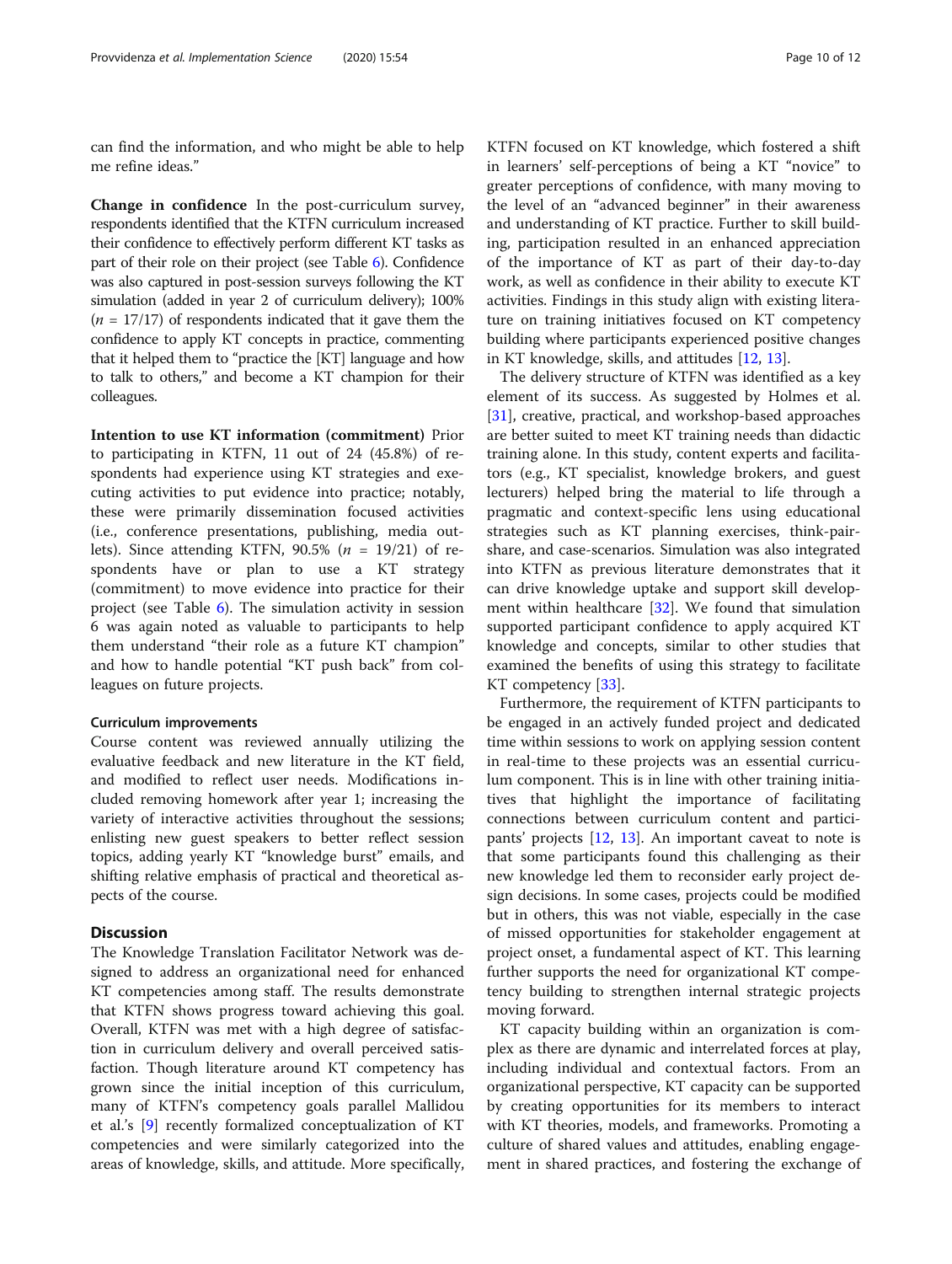<span id="page-10-0"></span>ideas and learnings among organizational members is also instrumental [[4](#page-11-0), [5](#page-11-0), [14](#page-11-0)]. We found that KTFN contributed to these important mechanisms. Participants were oriented to and reflected on foundational KT knowledge (e.g., theories, models, frameworks, principles, strategies) and expressed intention to apply this information.

Additionally, the purposive selection of educational strategies that focused on articulating how KT (i) can be enacted successfully within the internal context and (ii) enables broader organizational goal attainment reflects this organizational capacity building approach. Bringing together a small cohort of learners representing healthcare providers, researchers, trainees, and family advisors allowed various perspectives and experiences to be shared and connections among related work identified. More specifically, participants were able to collaborate with organizational members outside of their typical teams, learn about other initiatives across the organization, and share experiences, challenges, and solutions related to their projects. KTFN also afforded increased interaction between EtC and other members of the organization. Participants reported increased intent to pursue more regular consultation with the in-house KT team moving forward with projects. This form of sustained expertise seeking and/or mentorship from the EtC team is purported as another potential mechanism for facilitating organizational capacity development [\[4](#page-11-0)].

Some unanticipated benefits of KTFN participation were also observed. Respondents also valued the opportunity to practice presentation skills in showcasing their projects. Participating in KTFN helped participants appreciate how they were already engaging in eKT activities in a variety of ways but previously did not recognize it as such. They also gained a broader understanding of iKT. This kind of realization, combined with enhanced knowledge and awareness of resources to support KT planning, implementation, and evaluation helped respondents take greater ownership in directing KT aspects of their current projects.

This evaluation does have some limitations. This was a relatively small cohort and though response rates were acceptable, participants may have been biased toward positive responses and there were few non-respondents. Participants were also a highly motivated group of learners intent on growing their competencies. Similar to the findings of Carlfjord et al. [\[34](#page-11-0)] in their evaluation of an annual course, participants may be "self-selected" and thus autonomously driven among a group with shared interests, leading to positive experiences. Data collected focused on levels 1 and 2 of the Kirkpatrick Model; longer-term evaluative activities could explore impact longitudinally to determine the extent to which learnings were integrated into future states of participant

existing projects as well as new projects. While these data were used in annual accountability reporting and to support requests for renewed curriculum funding for ongoing organizational support, more in-depth follow-up interviews with Centre for Leadership Co-Leads may also yield insightful perspectives on tangible shifts in KT practice.

#### Conclusion

Investing in individual KT competency building is an important foundational step in institutionalizing KT within an organization. KTFN facilitated individual change and helped KT gain further momentum at an organizational level. Though we are moving in the right direction, the organization has not reached a point where KT practices are fully integrated and continued focus and energy is needed. Ongoing efforts include engaging the KTFN champions through monthly alumni email blasts to share seminal articles and resources on a given KT topic, hosting annual KT booster workshops for new knowledge and skill development, as well as opportunities to consolidate existing skills. With these ongoing efforts, we aim to continue to expand KT knowledge, skills, and practice across the organization to enhance the lives of children, youth, families, and staff at Holland Bloorview.

#### Supplementary information

Supplementary information accompanies this paper at [https://doi.org/10.](https://doi.org/10.1186/s13012-020-01013-y) [1186/s13012-020-01013-y](https://doi.org/10.1186/s13012-020-01013-y).

Additional file 1. The TIDieR (Template for Intervention Description and Replication) Checklist\*.

#### Abbreviations

KT: Knowledge translation; KTFN: Knowledge Translation Facilitator Network; EtC: Evidence to care; eKT: End-of-grant KT; iKT: Integrated KT

#### Acknowledgements

The authors acknowledge the support of former Evidence to Care member, Julia Schippke, for assistance in the development and delivery of the KTFN curriculum. We also thank Stacey Carey, an external KT expert for helping inform early curriculum development.

#### Authors' contributions

CP, SP, and SK developed the funding proposal. CP conceptualized and designed the overarching curriculum. CP, AT, JW, and SK designed and delivered curriculum content. AT developed the evaluation strategy and administered, collected and analyzed evaluation data from surveys and interviews. CP, AT, JW, and SK were all major contributors in the manuscript. SP provided critical feedback on early drafts. All authors have read and approved the final manuscript.

#### Funding

Funding for the KTFN initiative was provided by the Centres for Leadership and Evidence to Care with support from Holland Bloorview Kids Rehabilitation Hospital Foundation.

#### Availability of data and materials

Not applicable.